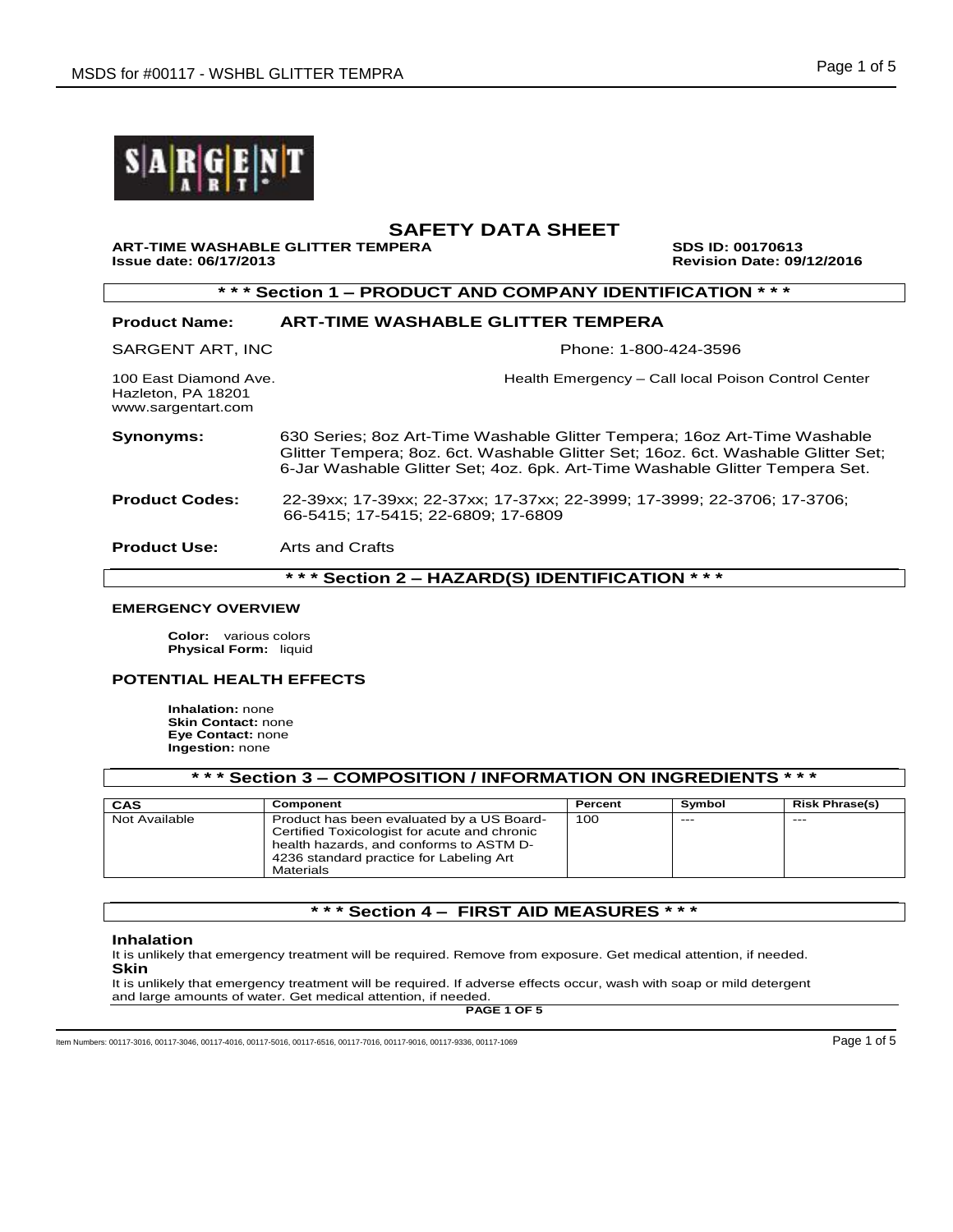

#### **ART-TIME WASHABLE GLITTER TEMPERA SDS ID: 00170613 Issue date: 06/17/2013 Revision Date: 09/12/2016**

**Eyes**

It is unlikely that emergency treatment will be required. Wash with large amounts of water or normal saline until no evidence of chemical remains (at least 15-20 minutes). Get medical attention immediately.

### **Ingestion**

Rinse mouth thoroughly with water. Get medical attention if any discomfort occurs.

**\* \* \* Section 5 – FIRE FIGHTING MEASURES \* \* \***

See Section 9 for Flammability Properties

#### **NFPA Ratings: Health:** 1 **Fire:** 1 **Reactivity:** 0

Hazard Scale:  $0 =$  Minimal  $1 =$  Slight  $2 =$  Moderate  $3 =$  Serious  $4 =$  Severe **Flammable Properties** Slight fire hazard. **Extinguishing Media** Regular dry chemical, carbon dioxide, water, regular foam **Fire Fighting Measures** Move container from fire area if it can be done without risk. Avoid inhalation of material or combustion byproducts.

### **\* \* \* Section 6 – ACCIDENTAL RELEASE MEASURES \* \* \***

#### **Occupational spill/release**

Absorb with sand or other non-combustible material. Collect spilled material in appropriate container for disposal.

### **\* \* \* Section 7 – HANDLING AND STORAGE \* \* \***

#### **Handling Procedures**

Provide adequate ventilation. Wear appropriate protection equipment. Avoid breathing mist or vapor. Avoid contact with eyes and prolonged skin contact. Do not taste or swallow. Keep the workplace clean. Observe good industrial hygiene practices.

#### **Storage Procedures**

Store in a well-ventilated place. Store in closed original container at room temperature.

### **\* \* \* Section 8 – EXPOSURE CONTROLS / PERSONAL PROTECTION \* \* \***

#### **Component Exposure Limits**

ACGIH and EU have not developed exposure limits for any of this product's components. **Ventilation** Based on available information, additional ventilation is not required.

#### **PERSONAL PROTECTIVE EQUIPMENT**

**Eyes/Face** Eye protection not required under normal conditions. **Protective Clothing** Protective clothing is not required under normal conditions. **Glove Recommendations**

**PAGE 2 OF 5**

Item Numbers: 00117-3016, 00117-3046, 00117-4016, 00117-5016, 00117-6516, 00117-7016, 00117-9016, 00117-9016, 00117-9016, 00117-9016, 00117-9016, 00117-9016, 00117-9016, 00117-9016, 00117-9036, 00117-1069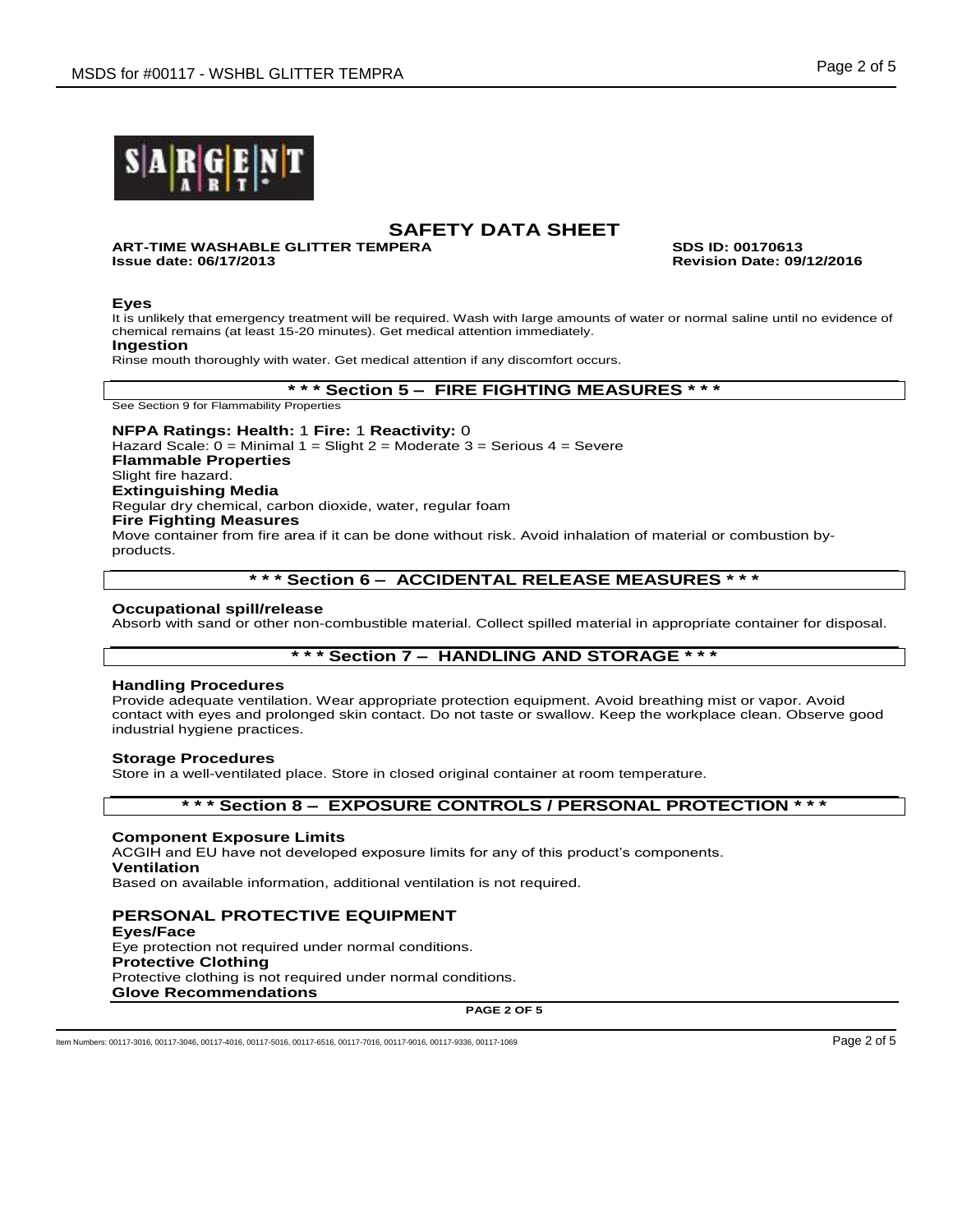



**ART-TIME WASHABLE GLITTER TEMPERA SDS ID: 00170613 Issue date: 06/17/2013 Revision Date: 09/12/2016**

Protective gloves are not required under normal conditions. **Respiratory Protection** No respirator is required under normal conditions of use. Under conditions of frequent use or heavy exposure, respiratory protection may be needed.

### **\* \* \* Section 9 – PHYSICAL AND CHEMICAL PROPERTIES \* \* \***

**Viscosity:** 12000 – 45000 cP

**Appearance:** Liquid **Flash Point:** Not applicable **Physical State:** Liquid **Flammability:** Not applicable **Physical Form:** Liquid **Vapor Pressure:** Not available **Color:** Assorted colors **Vapor Density (air=1):** Not available **Odorless <b>Evaporation Rate: Odor Threshold:** Not applicable **Specific Gravity:** 1.13 – 1.18<br> **pH:** Specific Gravity: 9.2 – 9.85 L **pH:**  $\leq$ =9.5 <br> **Pensity:** 9.2 – 9.85 Lbs/Gal<br> **Melting Point:** Not available **Communisty Contains Water Solubility:** Soluble **Melting Point:** Not available **Water Solubility:** Soluble **Coeff.Water/Oil Dist: Boiling Point:** Not available **Volatility:** Not available

## **\* \* \* Section 10 – STABILITY AND REACTIVITY \* \* \***

#### **Chemical Stability** Stable at normal temperatures and pressure. **Conditions to Avoid** None reported. **Materials to Avoid** Oxidizing materials. **Decomposition Products** Oxides of carbon. **Possibility of Hazardous Reactions** Will not polymerize.

**\* \* \* Section 11 – TOXICOLOGICAL INFORMATION \* \* \***

#### **Component Analysis – LD50/LC50**

The components of this material have been reviewed in various sources and no selected endpoints have been identified.

#### **RTECS Acute Toxicity (selected)**

The components of this material have been reviewed and RTECS publishes no data as of the date on this document.

#### **Component Carcinogenicity**

None of this product's components are listed be ACGIH, IARC, or DFG.

#### **RTECS Irritation**

The components of this material have been reviewed and RTECS publishes no data as of the date on this document.

**PAGE 3 OF 5**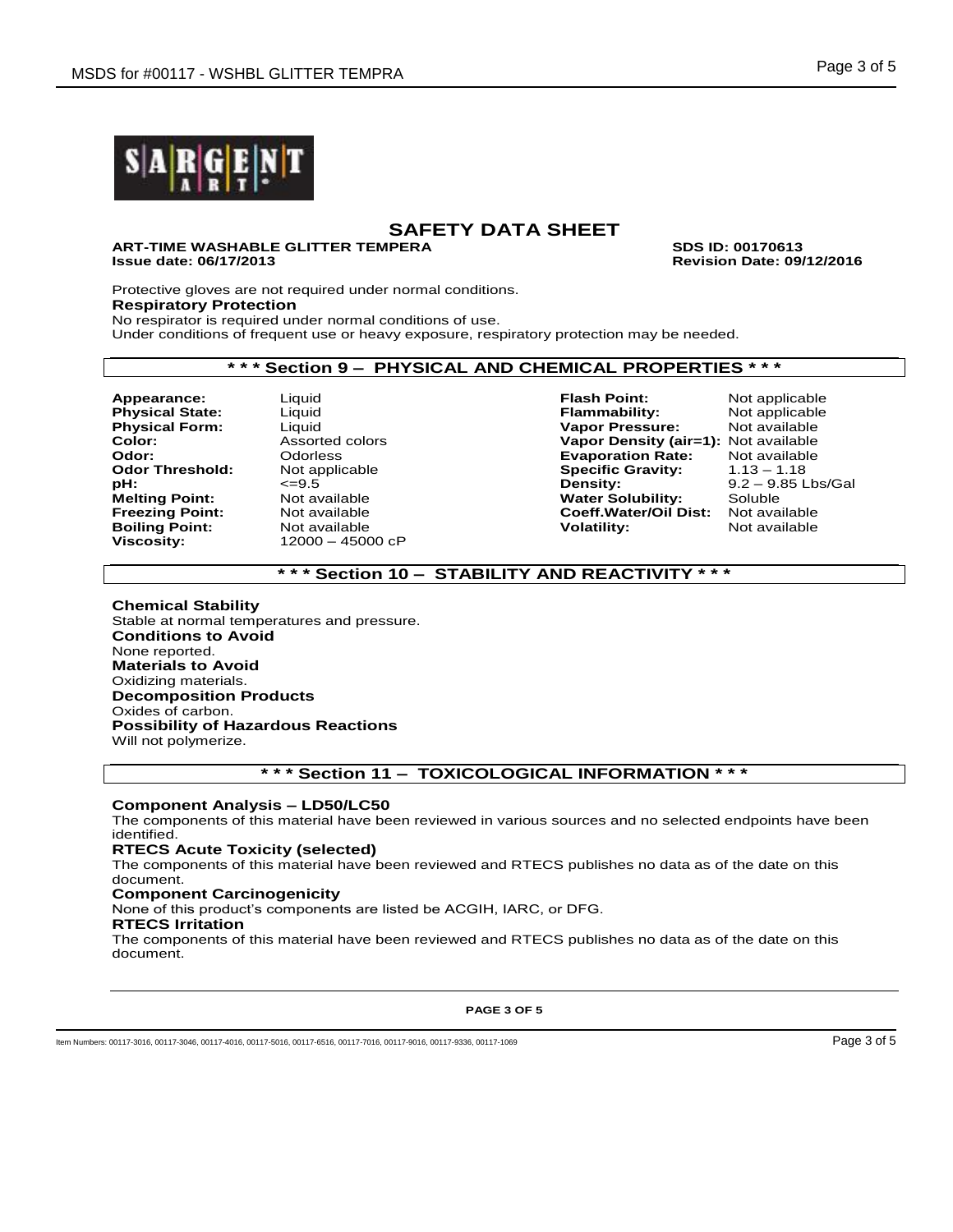

**ART-TIME WASHABLE GLITTER TEMPERA SDS ID: 00170613**

**Issue date: 06/17/2013 Revision Date: 09/12/2016**

### **\* \* \* Section 12 – ECOLOGICAL INFORMATION \* \* \***

**Component Analysis – Aquatic Toxicity**

No LOLI ecotoxicity data is available for this product's components.

#### **\* \* \* Section 13 – DISPOSAL CONSIDERATION \* \* \***

**Disposal Methods** Dispose in accordance with all applicable regulations. **Component Waste Numbers** The U.S. EPA has not published waste numbers for this product's components.

#### **\* \* \* Section 14 – TRANSPORT INFORMATION \* \* \***

| <b>US DOT Information:</b> | Not Regulated. |
|----------------------------|----------------|
| <b>TDG Information:</b>    | Not Regulated. |
| <b>ADR Information:</b>    | Not Regulated. |
| <b>RID Information:</b>    | Not Regulated. |
| <b>IATA Information:</b>   | Not Regulated. |
| <b>ICAO Information:</b>   | Not Regulated. |
| <b>IMDG Information:</b>   | Not Regulated. |
|                            |                |

#### **\* \* \* Section 15 – REGULATORY INFORMATION \* \* \***

#### **U.S. Federal Regulations**

None of this products components are listed under SARA Section 302 (40 CFR 355 Appendix A), SARA Section 311/312 (40 CFR 370.21), SARA Section 313 (40 CFR 372.65), CERCLA (40 CFR 302.4), TSCA 12(b), or require an OSHA process safety plan.

# **SARA Section 311/312 (40 CFR 370 Subparts B and C)**

**Acute Health:** No **Chronic Health:** No **Fire:** No **Pressure:** No **Reactive:** No

#### **U.S. State Regulations**

None of this product's components are listed on the state lists from CA, MA, MN, NJ or PA.

Not regulated under California Proposition 65

#### **Canada**

This product has been classified in accordance with the criteria of the Controlled Products Regulations (CPR) and the MSDS contains all of the information required by the CPR.

WHMIS CLASSIFICATION: Not a Controlled Product under Canada's Workplace Hazardous Material Information System. **Component Analysis – Inventory**

No information is available.

**PAGE 4 OF 5**

Item Numbers: 00117-3016, 00117-3046, 00117-4016, 00117-5016, 00117-6516, 00117-7016, 00117-9016, 00117-9016, 00117-9016, 00117-9016, 00117-9016, 00117-9016, 00117-9016, 00117-9016, 00117-9036, 00117-1069